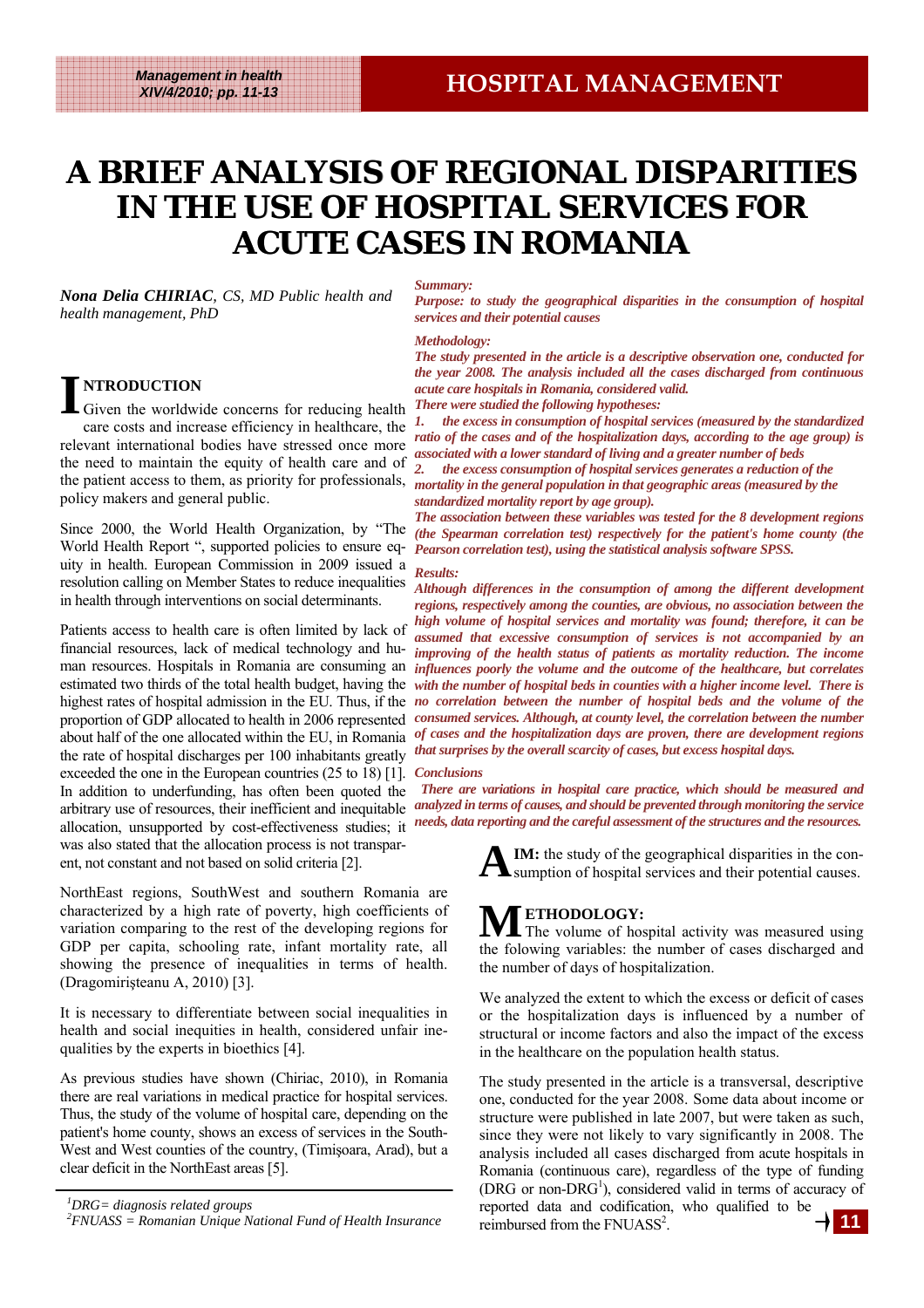## **HOSPITAL MANAGEMENT** *Management in health*

*XIV/4/2010; pp. 11-13* 

managed by the National School of Public Health, *development regions, Romania, 2008*  Management and Continuous Medical Education in Health, Bucharest; for data on population, The National Statistics Institute and for the income data The National Commission for Prognosis. Data about the number of beds were taken from The National Center for Organization and Assurance of the Information and Computerized System in Health.

 The studied variables were: the number of hospital services and the number of inpatient hospital days, respectively the standardized report of discharges and the standardized report of hospitalization days, according to the age groups. The analysis searched any excess or deficit of cases, or hospitalization days, compared to a "standard", that might occurred. We considered as standard the national level of the studied indicators (rate of discharges, number of hospitalization days, etc.)

There were studied the following hypotheses:

1. the excess in consumption of hospital services (measured by the standardized ratio of the cases and of the hospitalization days, according to the age group) is associated with a lower standard of living and a greater number of beds;

2. the excess consumption of hospital services generates a reduction of the mortality in the general population in that geographic areas **(**measured by the standardized mortality report by age group). For standardization it was used the indirect method. The standardized rates were

calculated for the studied indicators, and then the standardized report of the indicators and their confidence interval  $(CI + 95\%)$ ;

The excess or deficit in a county was assessed by the percentage that exceeded or was below 100% for the standardized report of the evaluated indicator.

Data were processed and analyzed for the 8 development regions (depending on the patient's home county) and the intensity of the association between variables was tested using the Spearman test for the correlation of ranks. Statistical analysis was performed in SPSS. The testing of the association at county level was performed using Pearson correlation test.

R ESULTS<br>For 2008, the situation of volume indicators in the various development regions was very different, depending on the region. Thus, NorthEast region has a special situation, since it is obvious a clear deficiency of cases and of hospitalization days comparing to the national standard – figure 1.The East and SouthWest regions appear deficient in number of cases but having an excess in hospital days, while the SouthEast region has the highest excess of cases in all regions, but almost the most important deficit of hospitalization days. Western Region, with moderate excess of cases and hospital days, has the highest mortality (measured as a standardized report). In descending order of

Data sources were: the DRGNational data basis, *Figure 1. The excess or deficit of cases or hospitalization days, on* 



*Figure 2. Comparison of standardized rates of the number of cases, hospitalization days and in mortality, on development regions, Romania, 2008* 



the standardized mortality follows the Northwest region and the SouthWest region -Figure 2.

To test the first hypothesis, it was verified a correlation between the number of beds and the excess of hospital services, using the Spearman test, which showed a low (correlation coefficient <0.2), indirect (negative coefficient) and insignificant (p-value  $= 0.675$ ) correlation. In other words, the excess of cases is not influenced (almost at all) by the number of beds. Details on the volume indicators and the number of beds are provided in Table 1.

Although we found a weak positive correlation between income and the number of hospitalization days and between income and the number of cases, it is statistically insignificant ( $p$   $>$  0.05). Insignificant is also the reverse correlation between GDP and the standardized mortality rate, so, although it seems that a higher GDP is associated with lower hospital mortality, this cannot be said with certainty.

The Spearman test was used also to test the hypothesis that a higher consumption of hospital services decreases mortality. The results showed a low (correlation coefficient  $\leq 0.2$ ), indirect (negative coefficient) and insignificant (p-value  $=$ 0.438) correlation. In other words, the mortality is hardly influenced by the excess of cases.